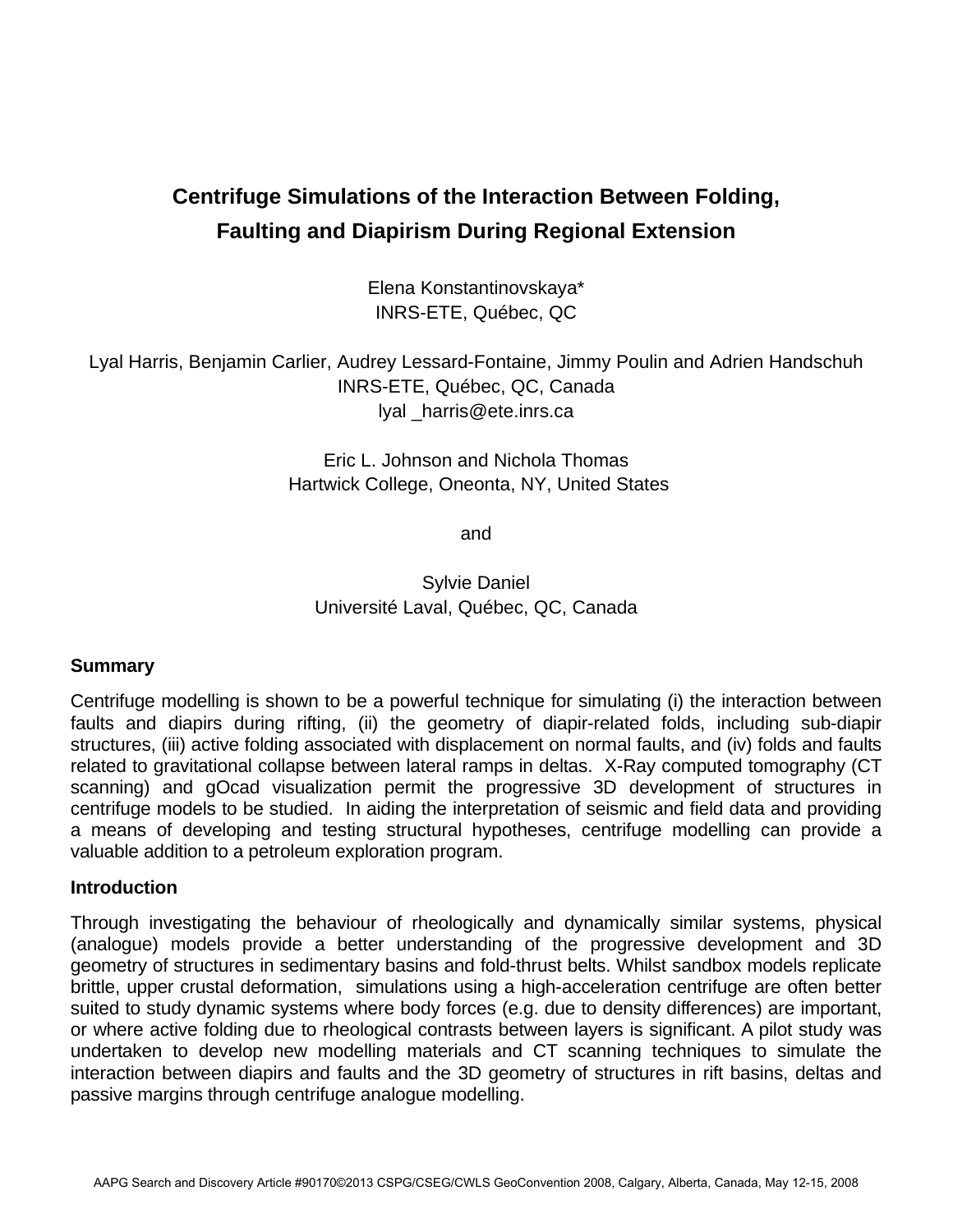# **Method**

In diapir models, thin layers and "micro-laminates" of modelling clays and modelling clay-silicone putty mixes were used to simulate a sequence of inter-bedded sedimentary strata. Less dense/more ductile silicones simulating mobile salt horizons were placed at different levels in some models. The rheology and X-Ray properties of these modeling materials were quantified, and the ability to distinguish individual layers in multilayer packages through X-Ray computed tomography ("CT scanning") established. Prescribed cuts in some models represented fault planes of pre-determined initial dip and /or orientation (e.g. Fig. 1a). Other models comprising layer packages of different thickness and composition *without* initial structures were used to test the effects of lithology on deformation and diapir formation. In models of collapse structures between lateral ramps in deltas, layers were constructed between fixed wooded walls representing basement-controlled lateral ramps of differing geometry (Fig. 1b). Upper layers overlaid the entire wooden base. All models were placed in a rotor with layers vertical (Fig. 1c) and allowed to extend along one axis whilst undergoing an acceleration of ca. 950 G normal to the initial layering. CT scanning of models was performed at successive stages of their deformation and final models were serially sliced. Reconstructions of the 3D geometry of diapir margins, marker horizons, and faults in gOcad from digitised serial CT scans (e.g. Fig. 2) enabled the progressive development of models to be studied. Optimum CT scanner configurations and methodologies for scanning silicone-modelling clay layers were developed.



Figure 1: (a) Example of multilayered model prior to deformation where prescribed cuts represent faults. (b) Schematic diagram of lateral ramp models. Basal multilayers of modelling clay, silicone putty and modelling clay-silicone mixes were positioned between fixed wooden walls representing lateral ramps. Upper layers covered the entire base. (c) Models are positioned in the centrifuge rotor with layers vertical so that G forces act normal to initial layering.

## **Examples**

*(i) Diapir emplacement during extensional faulting.* Displacement initially occurred on prescribed faults. Synthetic and antithetic listric normal faults that soled out on ductile horizons subsequently developed. Diapirs preferentially intruded normal faults, deforming fault planes and locally reversing fault dips leading to a termination of displacement on initial faults (Fig. 2). Model layers were folded producing domal culminations above diapirs and/or in the footwalls of normal faults. Broad synforms developed between normal faults of opposing dip and between diapirs. In models with a transfer fault deformation was compartmentalized: diapirs were better developed in the block that underwent less layer-parallel extension, and diapirs diverged away from the transfer fault and "walls" parallel but away from transfer faults (Fig. 2). Syn-extensional diapir models display many similarities with salt-related structures (e.g. Niger delta).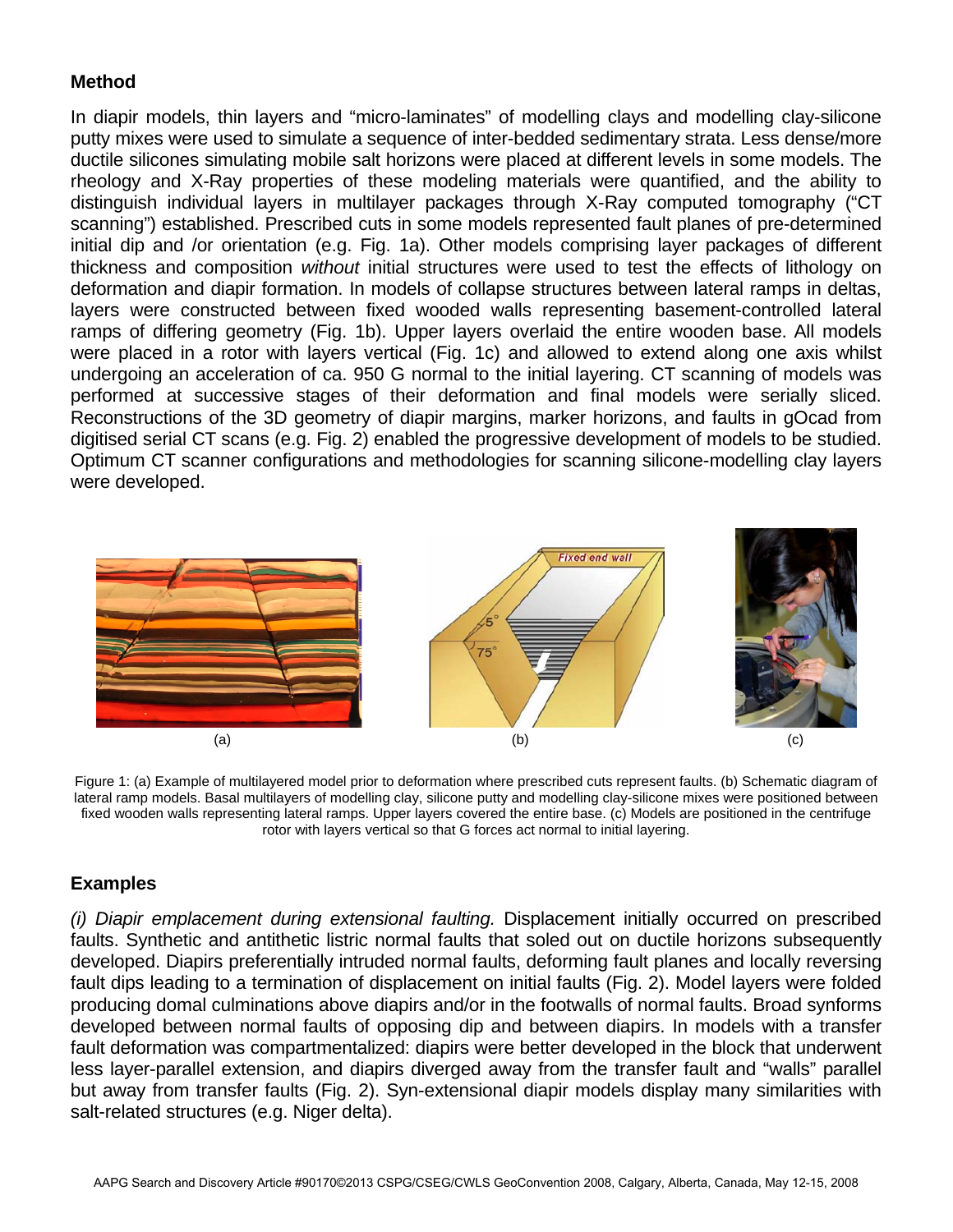

Figure 2: Top: CT scans parallel (left) and perpendicular (right) to the extension direction illustrate the geometry of silicone diapirs (tops in green and purple, right scan) and folds in adjacent intelayered modelling clay+silicone/silicone layers, and the deformation of early faults (red and blue). Bottom: gOcad reconstructions based on serial CT images of diapirs (gold) emplaced during dispacement on normal faults and a transfer fault.

*(ii) The geometry of diapir-related folds, including sub-diapir structures.* A variety of fold styles develop associated with diapir emplacement (Fig. 3). Recumbent isoclinal folds develop ajacent to the diapir trunk beneath the overhanging "tongue" of mushroom-shaped diapirs and tight to isoclinal upright to inclined synforms form between diapirs. Open domes form above diapirs. Models showed that layers *beneath* diapirs were also folded into broad antiforms, with associated parasitic folds in thinner layers. Viscous layers beneath synforms may thin/neck.



Figure 3: Fold styles in modelling clay+silicone and silicone (pink) layers associated with two stages in the development diapirs (less dense and more ductile, yellow silicone) during layer-parallel extension. Broad folds with minor parasitic folds develop *beneath* diapirs.

*(iii) Folds associated with displacement on normal faults.* Simple open folds develop in the footwall to extensional faults (Fig. 4 left). Tighter, more complex folds (Fig. 4 right) develop in footwall layers with strong mechanical anisotropy when competent dense horizons are displaced. Reverse drag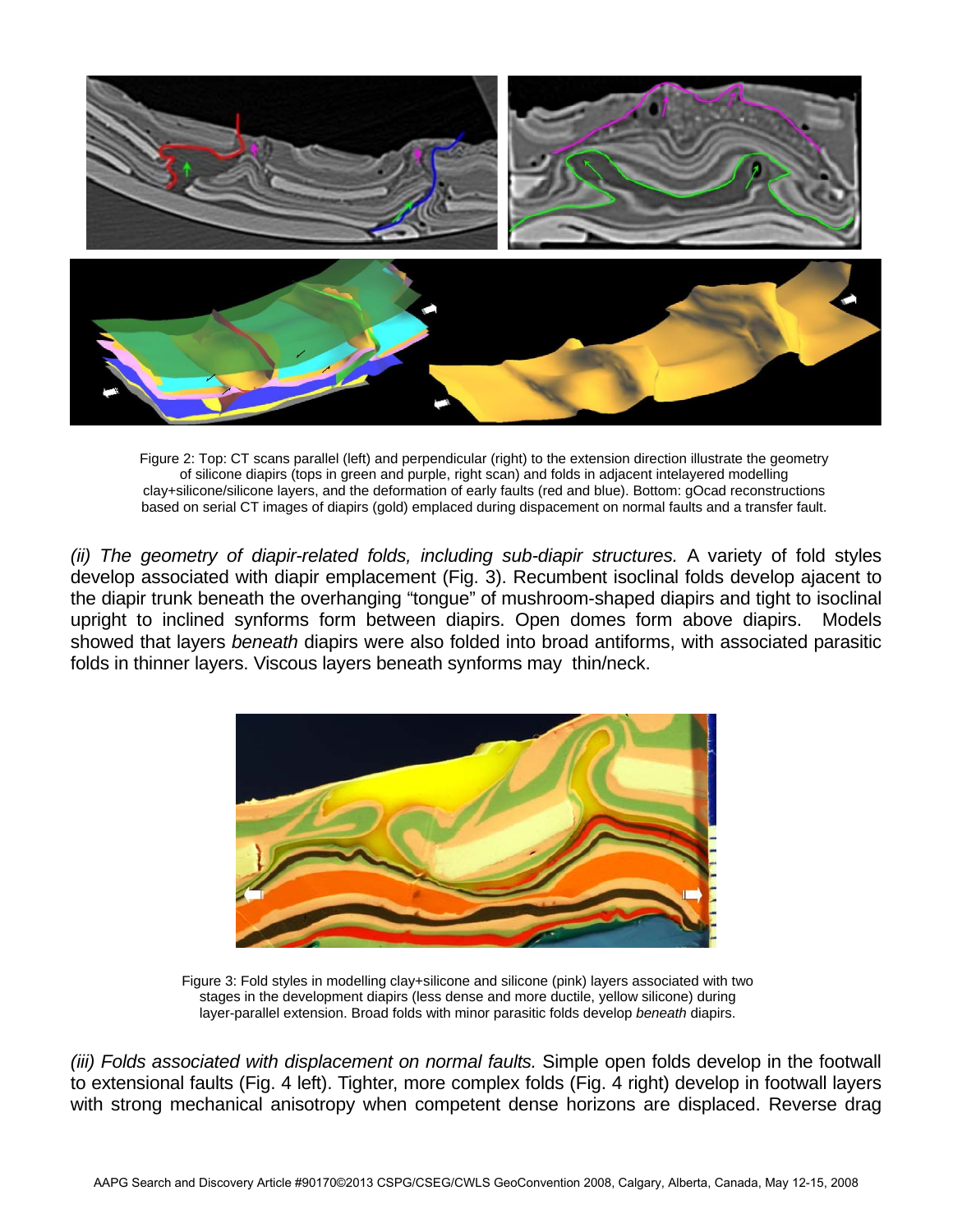(upper layers, left), zero drag (lower layers, left) and normal drag (right) may occur in hangingwall layers depending on layer rheology and density.



Figure 4: Folding of footwall and hanging wall layers during displacement on normal faults. The model at right comprises thick red and green competent and dense modelling clay layers, and lower modelling clay+silicone layers with a greater viscosity contrast in comparison to those in the left model. Ductile, less dense silicone (silver left, dark green right) separates basal and overlying layers.

*(iv) Collapse between lateral ramps.* A model of structures formed during collapse between convergent lateral ramps (Fig. 5) simulates structures that may form in deltas where basement structures localise transfer faults. Faults with normal and strike-slip components formed oblique to the extension direction in the areas adjacent to the fixed end wall and in the central part of the model. Folds with axes both perpendicular and parallel to the transport direction developed in the region closest to the moving end wall (equivalent to the delta toe area in nature) forming elongate domes and basins that fold isoclinal folds. Figure 5 illustrates the fine details of structures formed in "microlaminate" layers simulating interlayered sandstone and shales.



Figure 5: Oblique view of upper surface and vertical cut through a model simulating collapse between convergent lateral ramps showing changes from extensional to contractional deformation similar to that found in some deltas.

## **Conclusions**

Centrifuge modelling is shown to be a powerful technique to simulate a variety of structures in rift basins, passive margins and deltas that canot be easily simulated in sandbox models, such as where diapirism and active folding of rheologically stratified sequences are important structural elements. Whilst results presented only illustrate structures formed in extensional settings, centrifuge modelling can equally well be applied to structures in contractional settings such as fold